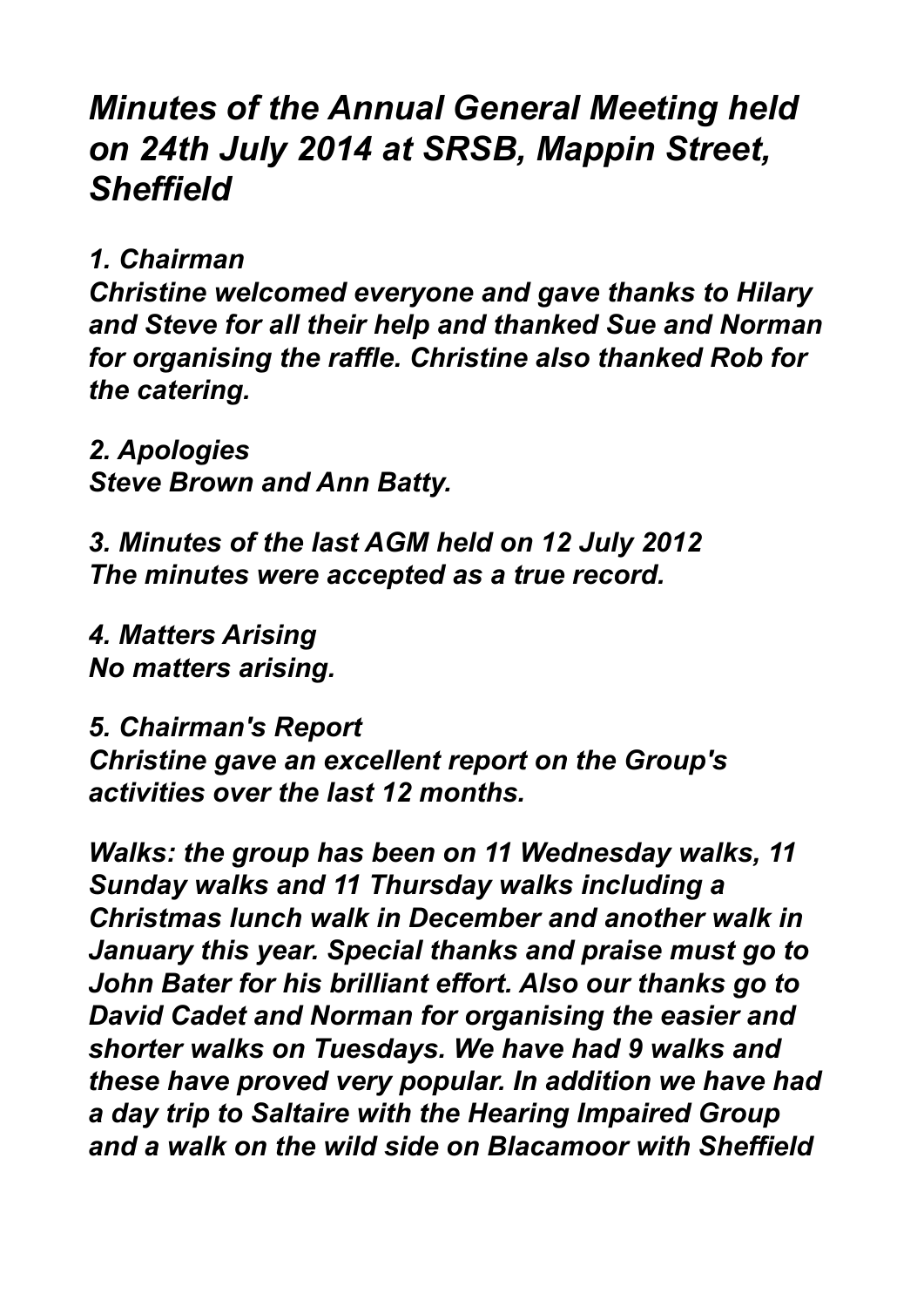*Wildlife Trust. If we add it all up - not far short of 300 miles.*

*Membership: currently we have 111 members 40 of whom are VIPs. 15 new people have joined since July last year but we have lost 10 names from our membership in the same period. We distribute leaflets to the main hospitals eye clinic, the SRSB and Social Services rehab teams. Our experience with recruitment is similar to that of other walking groups in Sheffield, people getting older and dropping out but not getting the same level of new recruits coming in.*

*Our guides are very important to us without them we would not be able to function and we cannot thank them enough. Other activities not strictly a group activity but we were pleased to celebrate George Napier's 90th birthday with a buffet supper provided by George back in January this year.*

*Two dry stone walling days were held one in October last year and one in May this year. Thanks to Jack and Ann Allen and to John for organising the participants.*

*Two guide awareness training events took place one in September 2013 and one in July 2014. Ten new guides have been trained thanks to Ann Rolf who delivers the training for us and to Gail Fagan for her invaluable assistance. We have 7 guides awaiting training.*

*Holidays: Everyone enjoyed the holiday in Grassington 2013 there were 18 participants including 6 VIPs. Llandudno is planned for September this year and we are well on the way to having a holiday organised for 2015 in the Isle of Man.*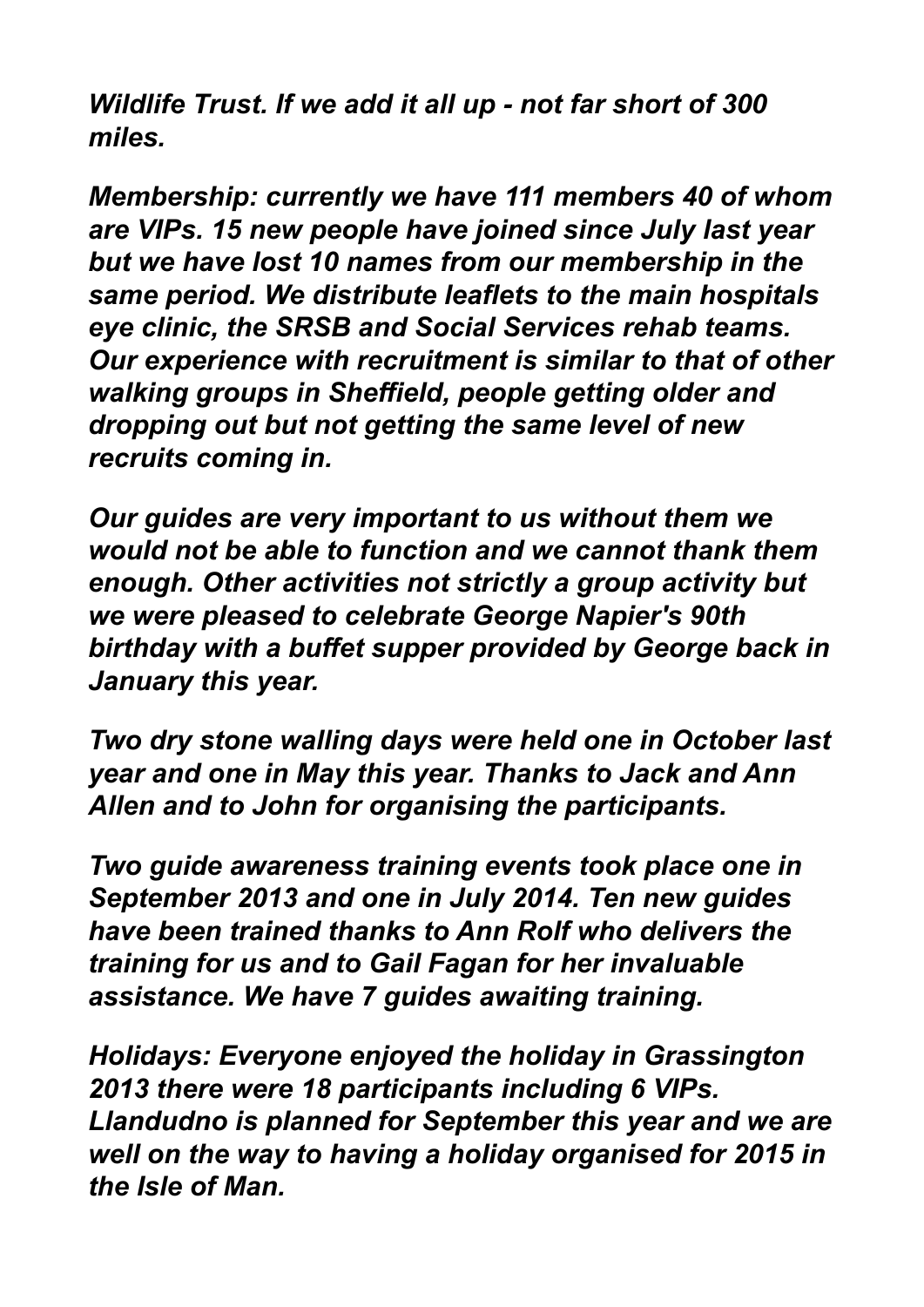*Fundraising: Ann Allen raised £400 from the Sheffield Half Marathon that never was! Thank you Ann. Also thanks to Eric for organising Scafell Pike 2014. We are busy training for this during the Summer. 25% of what we raise will be for our group the rest to SRSB. A vote of thanks to SRSB for all they do for us, they do a tremendous amount including letting us have room space, printing, distribution of our newsletter, database and much more.*

*Next year will possibly be Morecombe Bay - not for dawdlers!*

*Thanks to: Website - Our thanks to Christine Whittaker. Guides - Once again, our heartfelt thanks go to all our Guides.*

*Next Year - More guide training, more recruitment, hopefully a First Aid refresher and a Coach Ramble (Todmorden to Hebden Bridge).*

*6. Treasurer's Report Stan Wainwright, our Treasurer distributed copies of his Treasurer's Report showing the Group's Income and Expenditure Account together with the Balance Sheet as at 31st March 2014. The accounts were audited by Colin Newton on 26th June 2014. Stan gave thanks to Sue Pearson who handed over the books to Stan last year. The books he received from Sue were impeccable. Stan went through the report and asked if anyone had any question. No one had any questions therefore the report was accepted as a true record. 7. Election of Officers* 

*All the posts on the Committee are to remain the same as last year as there were no other nominations made for*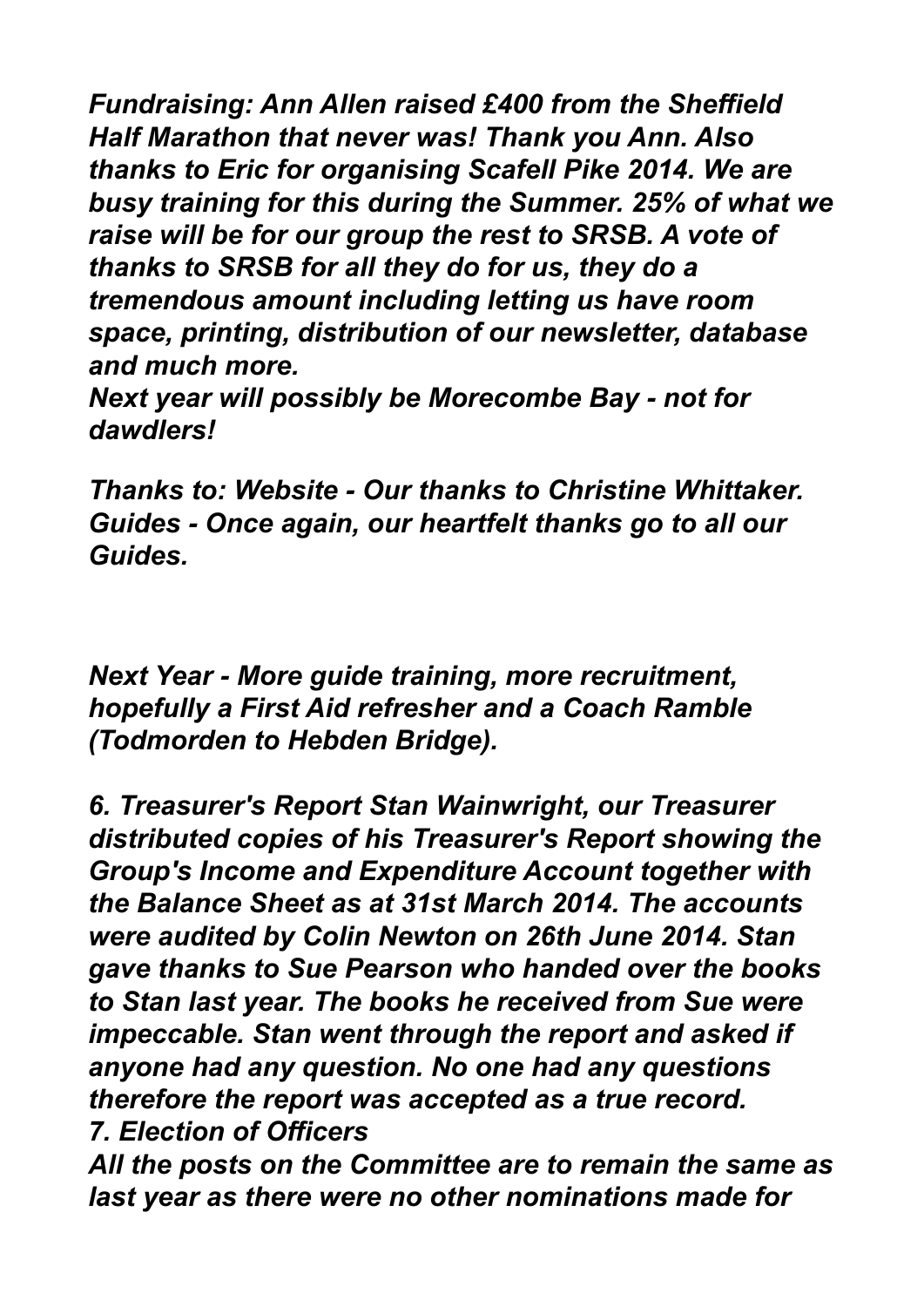*any of the posts. Chair: Christine Hewitt Vice Chair: Eric Andrews Walks Planner and Co-ordinator: John Bater Membership Secretary: Brian Hirst Treasurer: Stan Wainwright Social Secretary: Hilary Myers Minutes Secretary: Pauline Bullivant Newsletter Editor: Gail Fagan Other Committee Members: David Cadet 8. Holiday 2014 and 2015*

*Llandudno: Hilary distributed an information leaflet to all participants along with luggage labels. She particularly mentioned Guides asking them to please share your 'Buddy' with one of the other guides.*

*Isle of Man 7 September 2015 5 days - Hilary has sourced a hotel and a guest house and distributed a leaflet to those who wish to go on the holiday asking them to give their preference. At the end of the meeting it was decided that the guest house was the preferred option. Hilary needs confirmed numbers within the next two weeks along with £50 per person so that she can send off the deposit. Hilary answered queries during the course of the evening.*

*9. Any other business* 

*1. Blind Veterans We have had contact from the Blind Veterans. Tom joined this group who are eager to make ex-serviceman aware of the Blind Veterans. If anyone knows of any ex-serviceman in our group please make them aware of the Blind Veterans. They are putting our publicity leaflet in their Review Magazine.*

*2. Parachute Jump Betsie's parachute jump scheduled for July was cancelled due to bad weather, however it is*